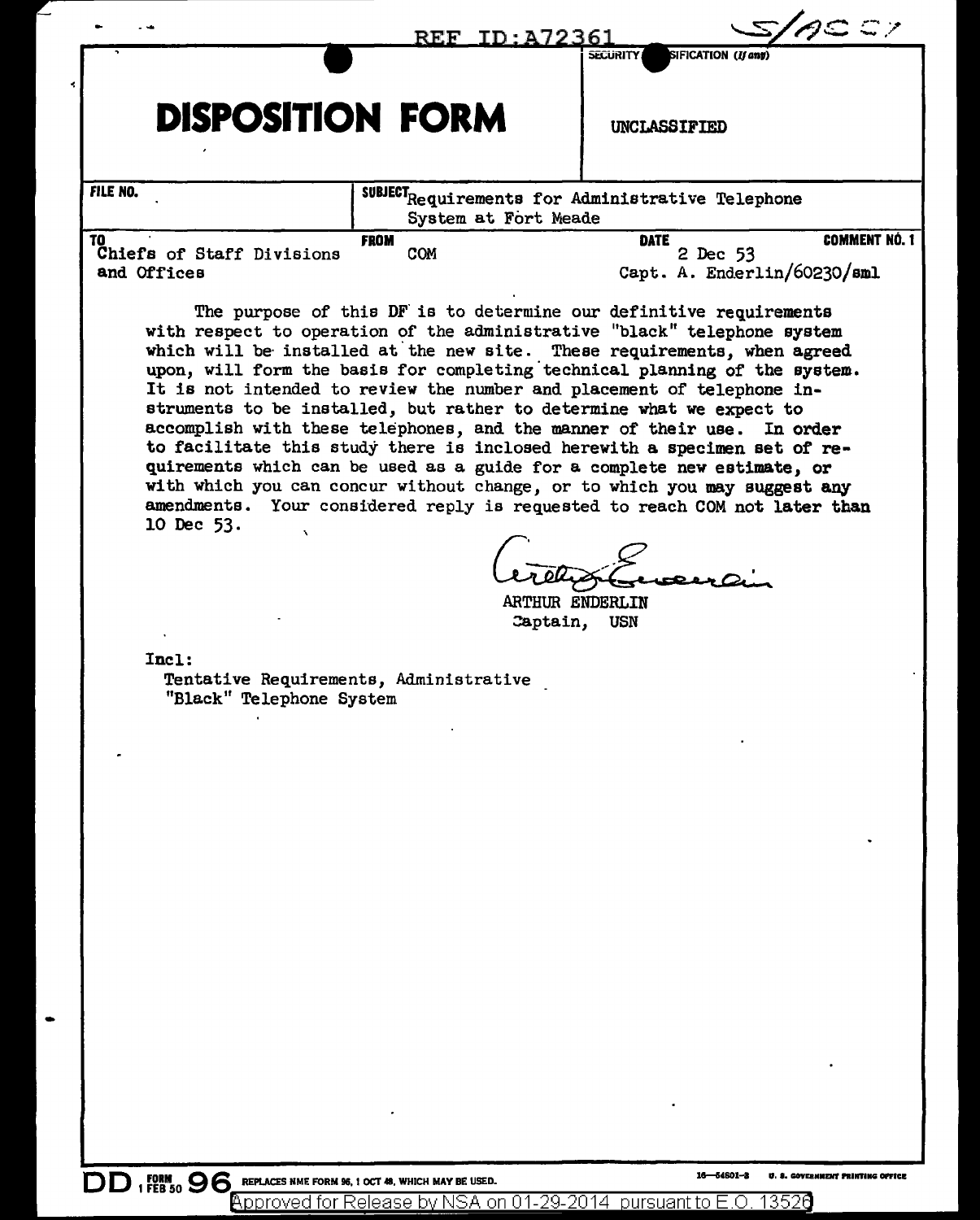REF ID:A72361

--~

...

## TENTATIVE REQUIREMENTS. ADMINISTRATIVE BIACK" TELEPHONE SYSTEM

l. There shall be a private automatic telephone exchange (hereatter referred to as "PAX" for convenience) installed in the main building at the new site. Fort Meade.

2. Thia "PAX" shall be under direct operational control of the Director.

 $3.$  The initial capacity shall be not less than  $400$  lines, with an ultimate capacity of 600 lines.

4. There shall be direct dial tie-lines between the "PAX" and the following exchanges:

> Department of Defense (The Pentagon) Arlington Hall Station Naval Security Station Central Intelligence Agency Department of State

Note: Direct dial tie-lines permit dialing directly fran an instrument in Fort Meade to an instrument connected to one of the above exchanges, provided the number is known, without the necessity of going through an operator.

5. There shall be tie-lines between the "PAX" and the interdepart-<br>mental dial system ("government tandem code").<br>Note: This permits dialing a code (see page v of the NSA telephone direc-

tory) to connect to any of the government switchboards in the area, but an operator will answer.

6. All telephones connected to the . "PAX" shall have unrestricted dialing privileges on all the above tie-lines.

7. Direct-dialing tie-lines shall be provided between the "PAX" and the Fort Meade switchboard. Intercommunication between stations on the two switchboards shall be unrestricted, but provision shall be made to prevent unauthorized toll dialing through the Fort Meade board by in· struments connected to the "PAX'.

8. Foreign exchange direct-dialing tie-lines shall be provided between the "PAX" and a washington exchange area exchange of the C&P Telephone Co. for the purpose of permitting calls to Washington telephones which are not included in the interdepartmental system.

9. Direct-dialing toll trunks shall be provided between the "PAX" and such C&P toll switching centers as shall guarantee maximwn protection